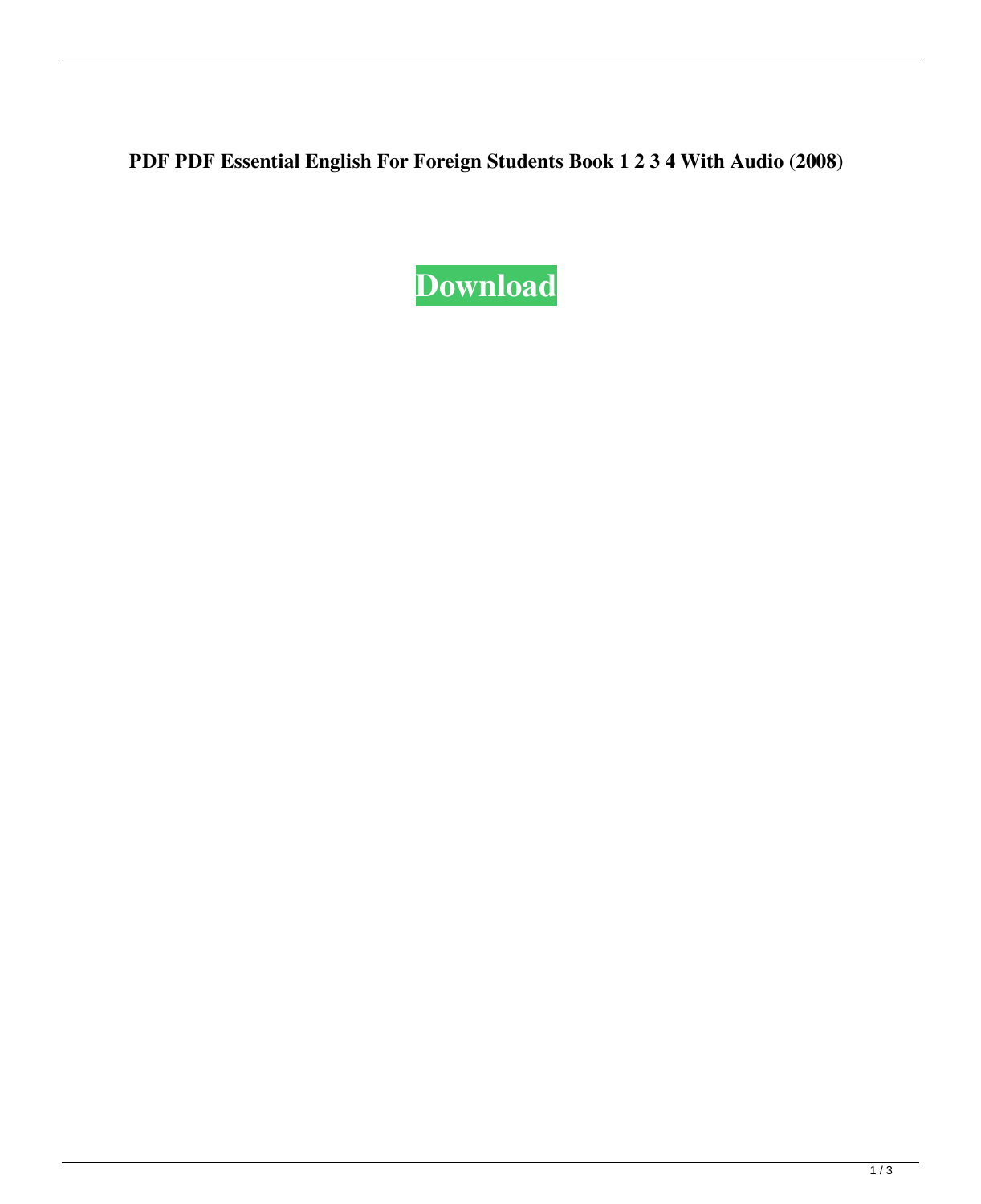Oct 13, 2011 Scott, M. (2010) The concept of professionalism in teaching professional English language learning. (p.39) Category: Book publishing Category: Language-teaching materials Category: Language-teaching books Category: English as a second or foreign languageDental adhesive tape products are well known. These products may be used for a variety of purposes. In particular, some dental adhesive tape products are used to provide and protect a dental patient's gums during a dental treatment procedure. For example, a dental adhesive tape product may be used in the form of a gasket material or dam material to protect the gums during restorative and other procedures, such as fillings, root canals, or dental implants, to name a few examples. With respect to gasket materials, these products are typically used when filling a tooth cavity or when protecting the area of the tooth adjacent to the cavity from the mixing of amalgam and other filling materials. For example, dental adhesive tape products are often used in combination with amalgam in the filling of a tooth cavity. The gasket material keeps the area of the tooth adjacent to the cavity dry, prevents the mixing of amalgam and other filling materials, and ensures a good seal against the tooth in order to protect the filling from the environment. Other uses of dental adhesive tape products are to protect the gum area prior to performing a root canal procedure, to protect the filling or a dental crown from external forces, such as chewing, biting, or other forces, or to protect the filling or dental crown during the final stages of the restoration prior to completion of the filling or crown. Traditionally, gasket materials are comprised of a material, such as a polymeric material, which is stretched over the filling in the cavity. One drawback of such traditional gasket materials is that they may lose their integrity and allow the amalgam or other filling material to mix with the tooth during the course of the restoration or tooth repair procedure, thereby altering the tooth and potentially damaging the tooth. Another drawback of these traditional gasket materials is that the addition of the gasket material typically increases the length of the procedure and, therefore, may not be ideal for many applications. One example of a gasket material, or dam material, is disclosed in U.S. Pat. No. 5,925,745, which is incorporated herein by reference. This patent is generally directed to a composite material which is applied to a tooth or dental restoration and to